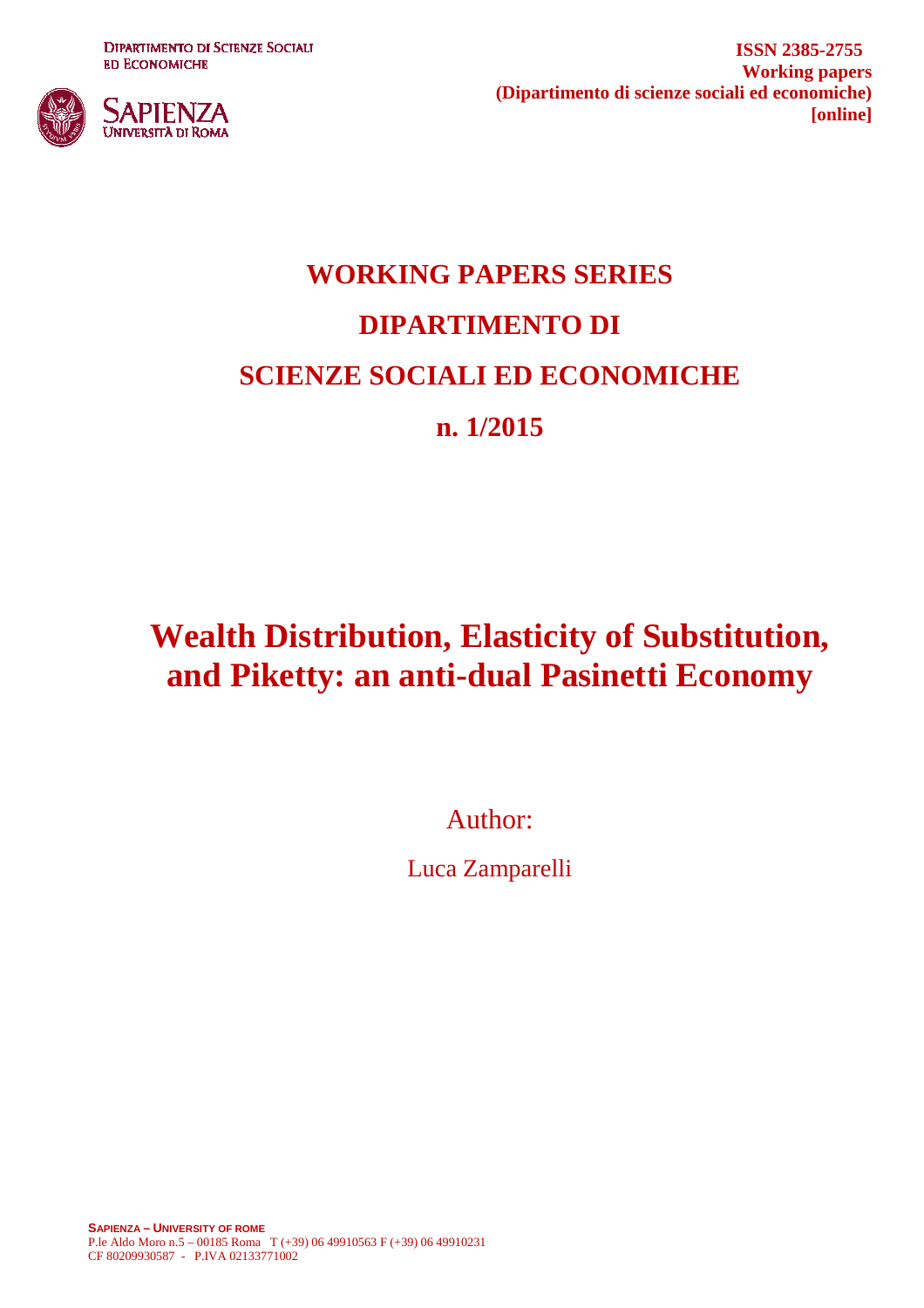# Wealth Distribution, Elasticity of Substitution, and Piketty: an anti-dual Pasinetti Economy.

Luca Zamparelli<sup>†</sup>

#### Abstract

This paper examines the evolution of wealth distribution between workers and capitalists. It shows that under competitive conditions, and when factors elasticity of substitution is high enough to ensure endogenous growth, capitalists' share of total wealth asymptotically tends to one if they have a higher propensity to save than workers. It is also shown that a tax on capital income shifts wealth distribution in workers' favor and makes any level of wealth concentration feasible.

Keywords: Wealth distribution, elasticity of substitution, Pasinetti two-class equilibrium, Piketty

JEL Classification: E12, E13, E25

I owe my interest in the topic to conversations with Mariasole Garacci. I wish to thank Peter Skott and seminar participants at the 2015 Eastern Economic Association conference for useful comments and suggestions. The usual disclaimers apply.

<sup>&</sup>lt;sup>†</sup>'La Sapienza' University of Rome, Department of Social Analysis and Economics, Piazzale A. Moro 4, Roma, 00185. Email: luca.zamparelli@uniroma1.it.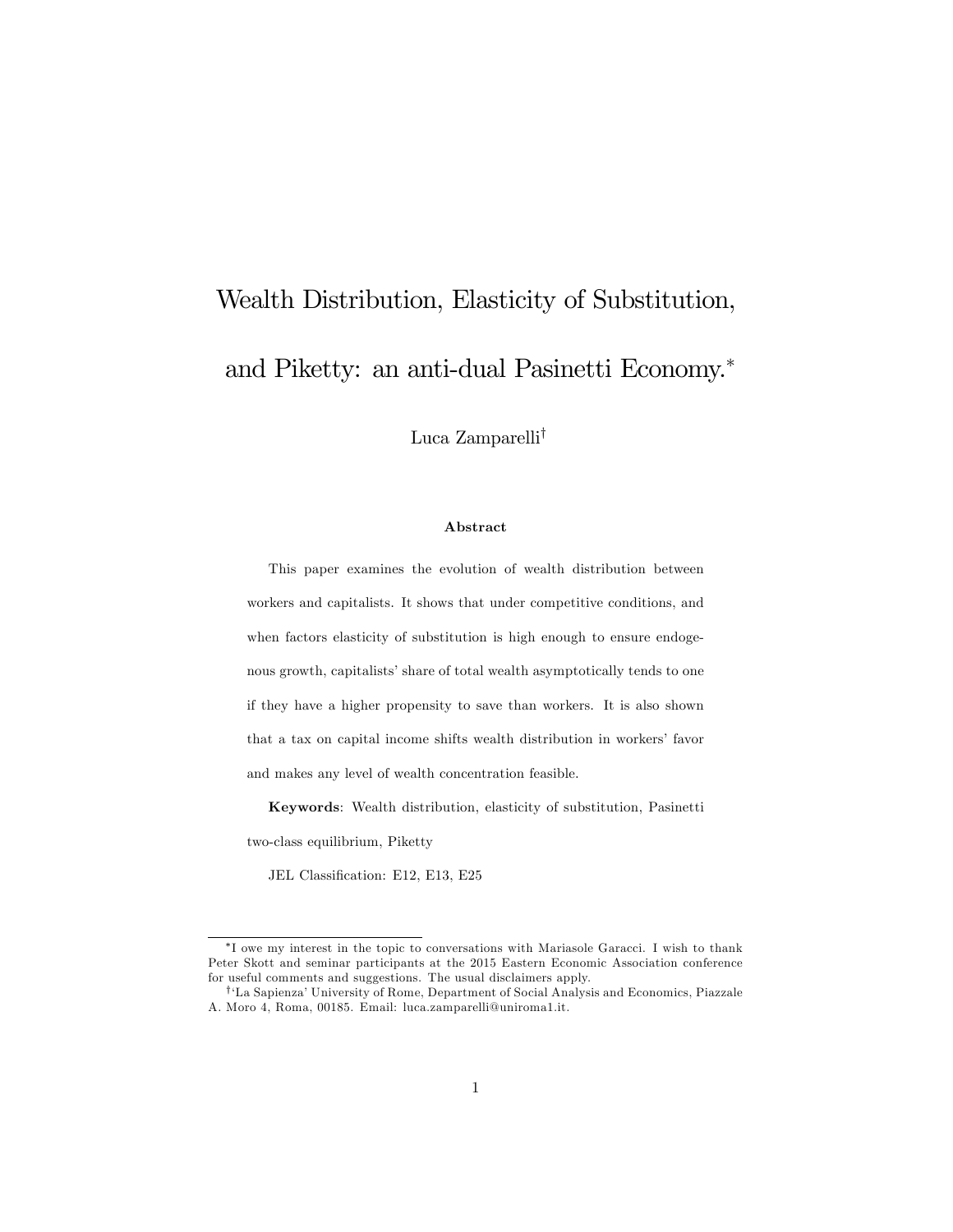## 1 Introduction

Class division is a fundamental feature of heterodox economics. While most mainstream macroeconomic analysis is carried out with the aid of a 'representative' agent who, at the same time, provides labor services and earns interest income by lending her savings to the productive sector, both post-Keynesian and Classical-Marxian economists reject a similar representation of the economy. The recourse to a representative agent, on the one hand, necessarily precludes any analysis of the social distribution of wealth; on the other hand, it can also be misleading if workers and capital-assets owners have different economic behaviors. To strengthen this vision, it appears relevant to understand whether there are forces endogenous to the economy which preserve or make disappear any of the two classes over time.

The classical notion that workers own no capital stock relies on the assumption that the wage rate tends to be pushed toward the subsistence level, so that workers consume their whole income. When Kaldor (1955-56) put forward his Keynesian' theory of distribution he assumed positive saving out of wages, but he did not concern himself with the implications the new assumption could have on the distribution of wealth. The issue was taken up by Pasinetti (1962). He noticed that if workers do save they necessarily accumulate wealth and capital; he found the existence of a long run equilibrium where both capitalists and workers own a positive share of the capital stock. The paper contained other important results such as the so-called 'Pasinetti theorem' - i.e. the profit rate non-dependence on workersí saving rate - and spurred a large debate. Meade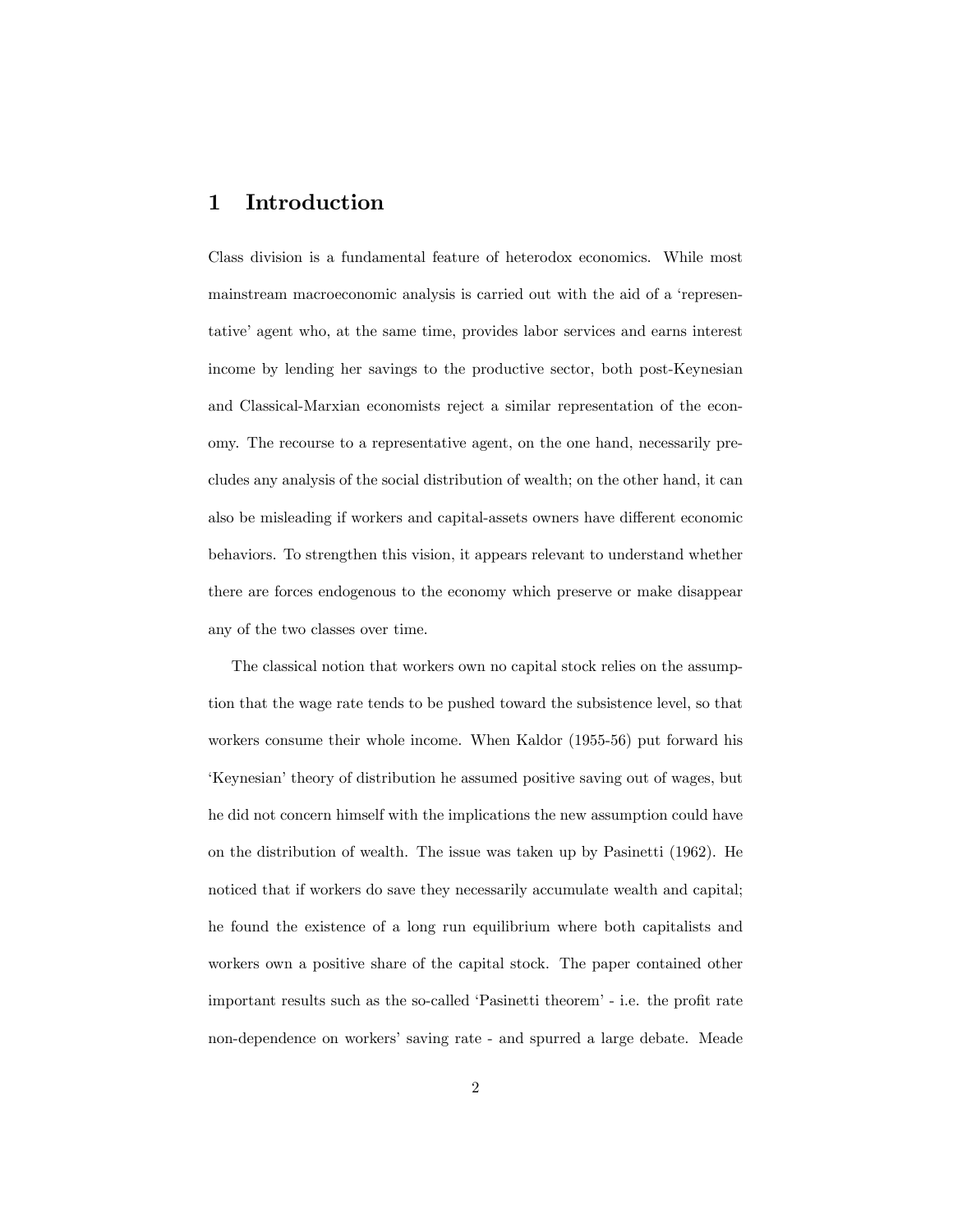(1963) and Samuelson and Modigliani (1966) showed that within the neoclassical growth model and when workers' propensity to save is sufficiently high, workers would end up owning the whole capital stock in the long run. This result is known as the 'dual' Pasinetti equilibrium. The relevance of the neoclassical response is apparent: if capitalistsí wealth eventually disappears, we might as well do away with the idea of class division and rely on a representative agent to begin with. Within the post-Keynesian framework, the existence of the two-class economy became an extremely popular topic. Several contributions generalized the analysis along two main directions. First, beginning with Chang (1973) the model was extended to consider more than two saving rates due to the possibility that workers could have different propensities to save depending on the income source (see also Darity 1981). Second, while both Pasinetti (1962) and Samuelson and Modigliani (1966) assumed the equality between the interest rate and the profit rate, some scholars (see Laing 1969; Pasinetti 1974; Fazi and Salvadori 1981,1985 among others) explored the implications of assuming an interest rate earned on workers' saving lower than the profit rate.

Of particular interest to our purpose is the 'anti-dual' outcome obtained by Darity (1981). He found that, when the investment function is modelled following *'Tobin's q'* theory, a situation where capitalists' share of wealth tends to unity emerges as a possible long-run outcome. In light of the recent debate on wealth concentration spurred by Piketty's (2014) best-selling book Capital in the Twenty-First Century, the anti-dual result appears extremely relevant. In a commentary to Pikettyís book, Taylor (2014) has shown that the anti-dual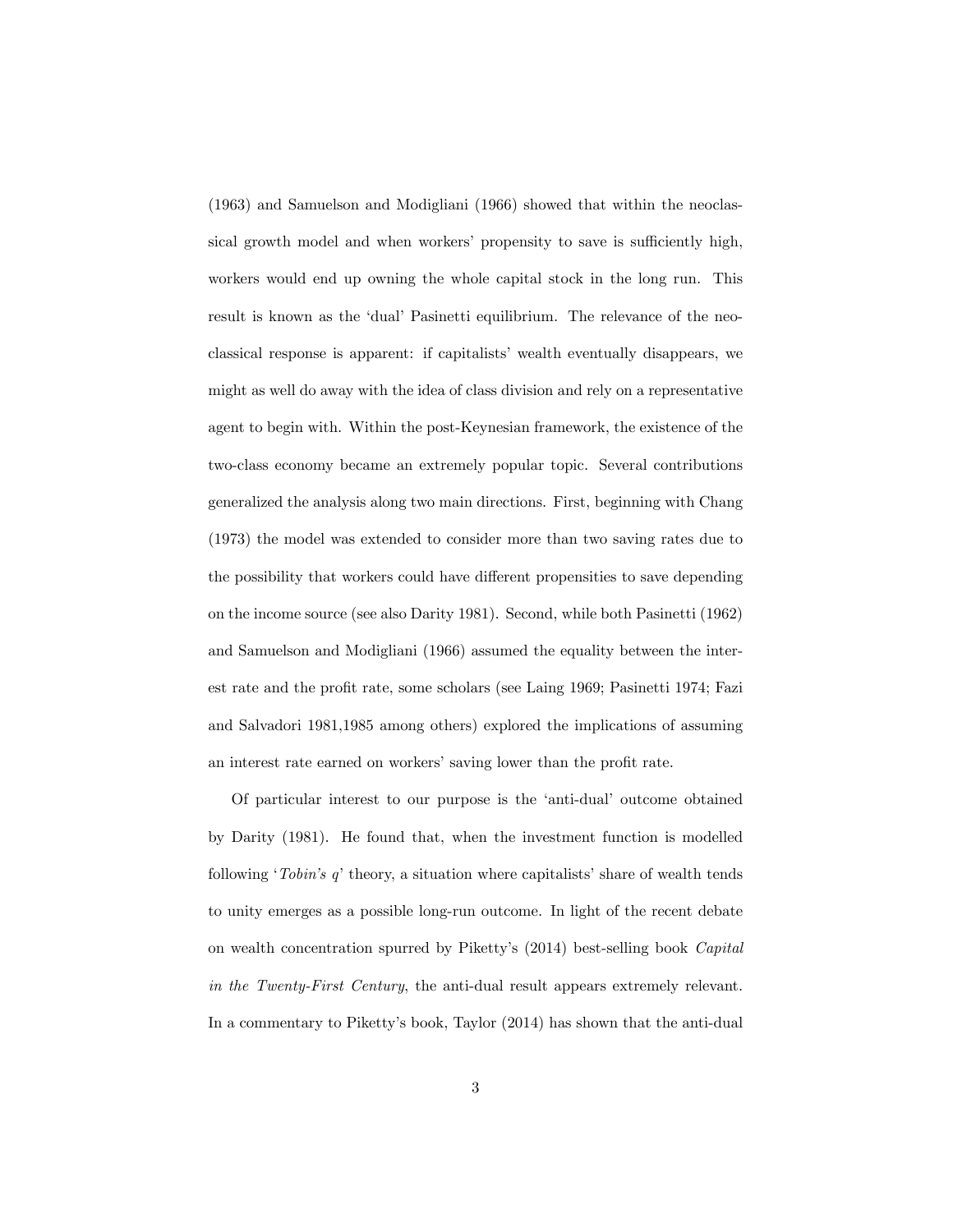equilibrium is a distinct possibility in a profit-led Kaleckian economy.

This paper elaborates on Taylor's (2014) analysis to show that the anti-dual outcome is possible even within the neoclassical growth model. Specifically, if the elasticity of substitution between capital and labor is sufficiently high capitalists' share of wealth keeps rising indefinitely over time and approaches one. Two forces are at work to produce the result. First, once the elasticity of substitution rises beyond a certain threshold the neoclassical growth model yields permanent per capita accumulation of capital; second, when the elasticity of substitution is higher than one the proÖt share is an increasing function of the capital-labor ratio. The simultaneous and permanent increase in the profit share and capital intensity produces the rise in capitalists' wealth share as long as capitalists save more than workers. Indeed, once the wage share tends to zero, wealth is accumulated only through saved interest income; the wealth of the class with the lower saving rate grows at a slower pace and, if the process goes on indefinitely, in the limit it becomes negligible as a share of total wealth. The paper also shows that a tax on capital income may shift wealth distribution in workers' favor and bring the economy back to the Pasinetti twoclass equilibrium.

The rest of the paper is organized as follows. The next Section 2 presents the model; Section 3 discusses the plausibility of the assumption on the elasticity of substitution; Section 4 concludes.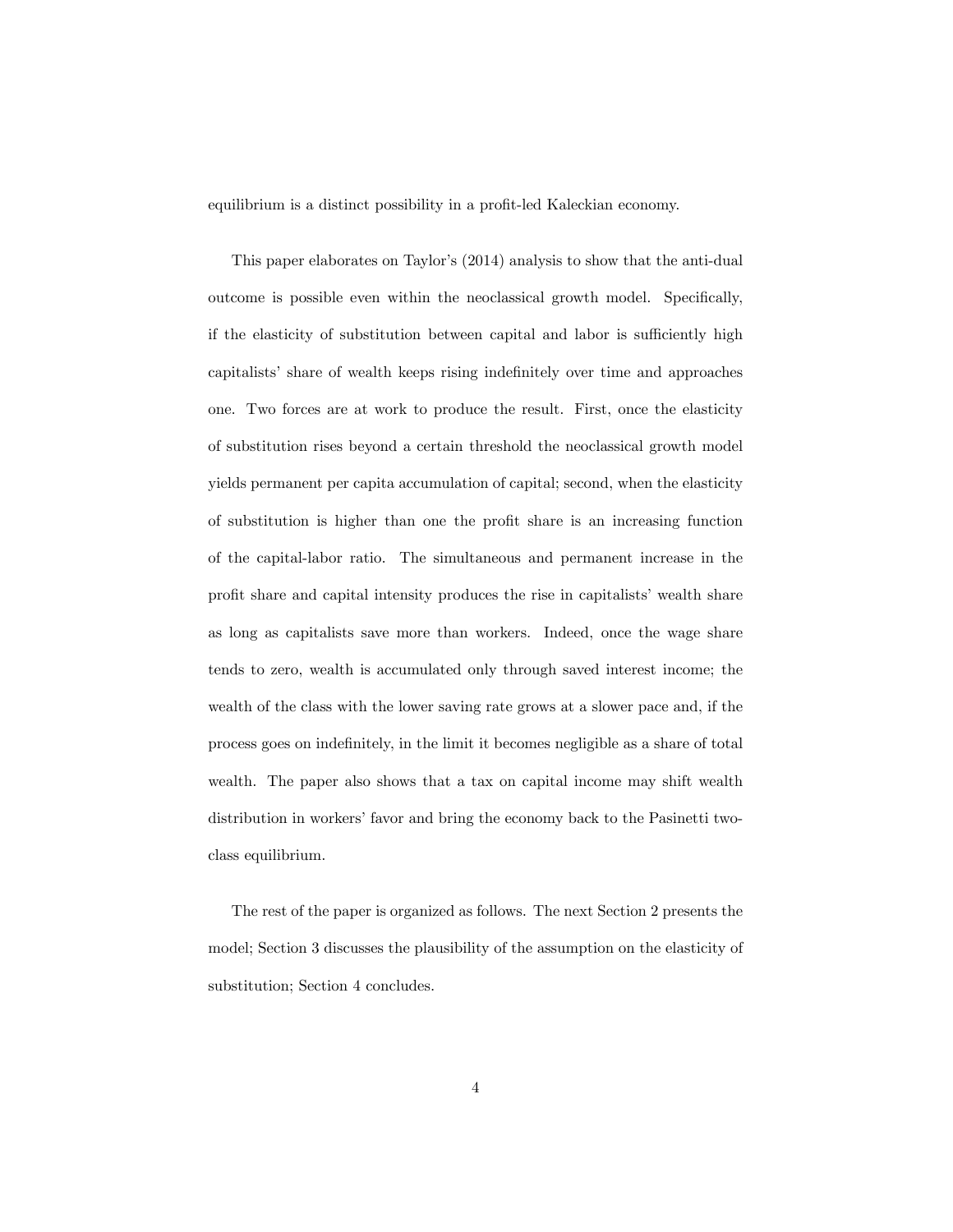### 2 The model

#### 2.1 Society

There are two classes in society. Workers supply inelastically labor services and receive the wage rate  $w$ . They save the share  $s_w$  of their income and use savings to accumulate capital stock  $(K_w)$  on which they earn the interest rate r. Capitalists earn profits on the capital stock they own  $(K_c)$ . Their propensity to save is  $s_c > s_w$ . The profit rate and the interest rate coincide.

#### 2.2 Production

Production requires labor  $(L)$ , which grows at the exogenous rate n, and capital  $K = K_c + K_w$ . Output  $(Y)$  is produced through a constant returns to scale and constant elasticity of substitution production function

$$
Y = A[aK^{\rho} + (1-a)L^{\rho}]^{\frac{1}{\rho}},
$$

where  $A > 0$  is a technological parameter,  $a \in (0, 1), \rho \in (-\infty, 1)$  and  $\sigma = 1/(1 - \rho)$  is the elasticity of substitution between capital and labor. The production function can be written in per-capita terms as

$$
y = f(k) = A[ak^{\rho} + (1 - a)]^{\frac{1}{\rho}}.
$$

When  $\rho > 0$ , that is when capital and labor are substitutes, we have lim  $k \rightarrow \infty$  $f'(k) =$ lim  $k \rightarrow \infty$  $f(k)/k = A a^{\frac{1}{\rho}}$ . We assume  $A a^{\frac{1}{\rho}} > n/s_w$ , which requires  $\rho > \ln a/[\ln n/s_w -$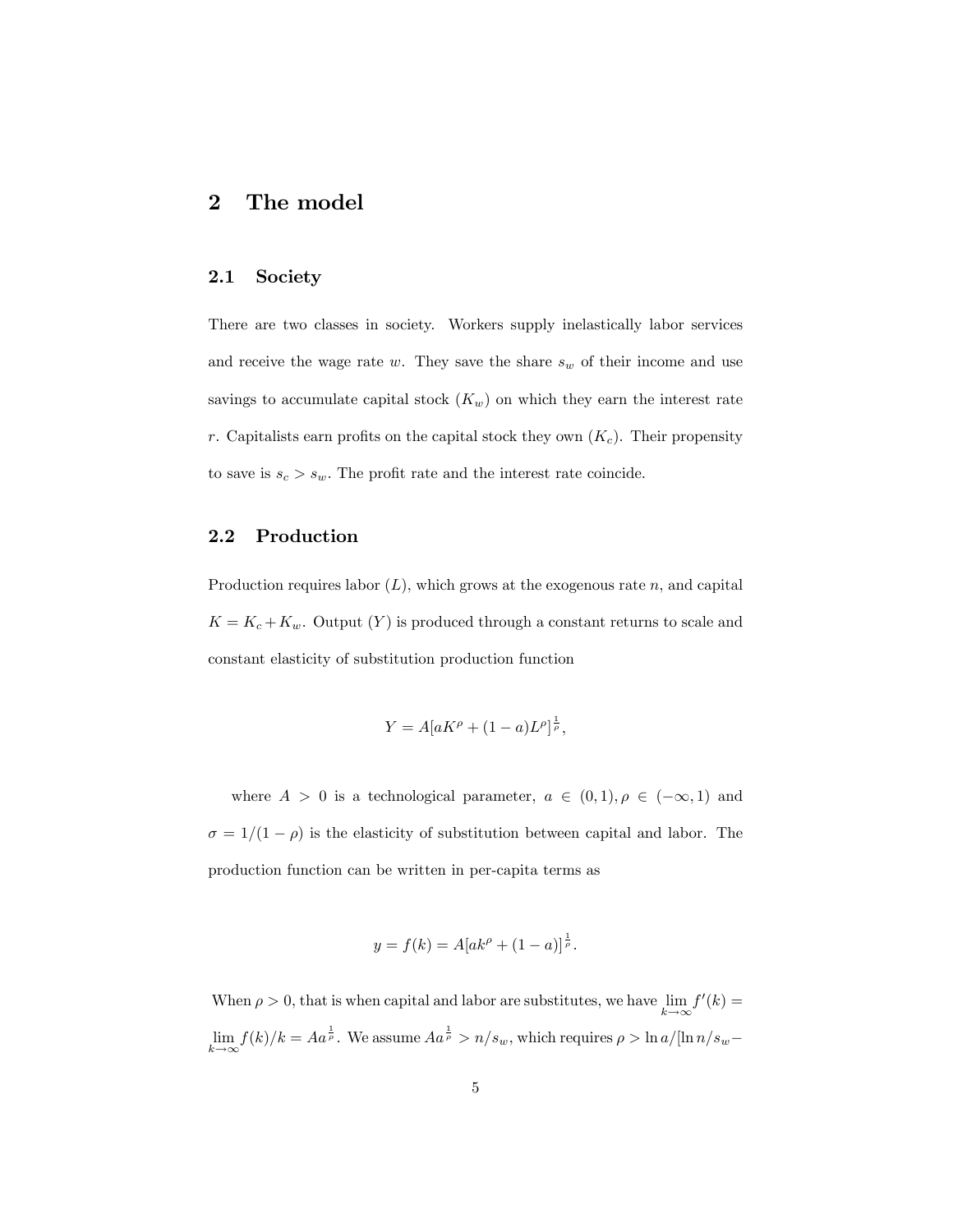$\ln A$ . We are imposing a sufficient condition on the elasticity of substitution to ensure endogenous growth.

#### 2.3 Distribution

Factors of production are paid according to their marginal products. Hence,  $r = F_K = f'(k)$  and  $w = F_L = f(k) - kf'(k)$ . The interest income share is  $\alpha = kf'(k)/f(k)$ . Under our assumptions  $\alpha = k^{\rho}/(k^{\rho} + 1)$ . Let  $z \equiv K_c/K$  be the capitalists' share of capital (in turn equal to wealth), then the capitalists' share of income is  $Y_c/Y = rK_c/Y = \alpha z$ , that is the product between interest income share and capitalists' wealth share.

#### 2.4 The Dynamical System

We want to set up a dynamic system to represent the evolution of capital accumulation, interest income share and capitalists' wealth share.

Let us start with the law of motion of per-capita capital accumulation. Both

workers and capitalists accumulate capital, therefore:

$$
\frac{\dot{k}}{k} = \frac{\dot{K}_c + \dot{K}_w}{K} - n = \frac{s_c r K_c + s_w r K_w + s_w w L}{K} - n =
$$
\n
$$
= s_c f'(k) z + s_w f'(k) (1 - z) + s_w [f(k)/k - f'(k)] - n =
$$
\n
$$
= f'(k) z (s_c - s_w) + f'(k) \frac{s_w}{\alpha} - n.
$$
\n(1)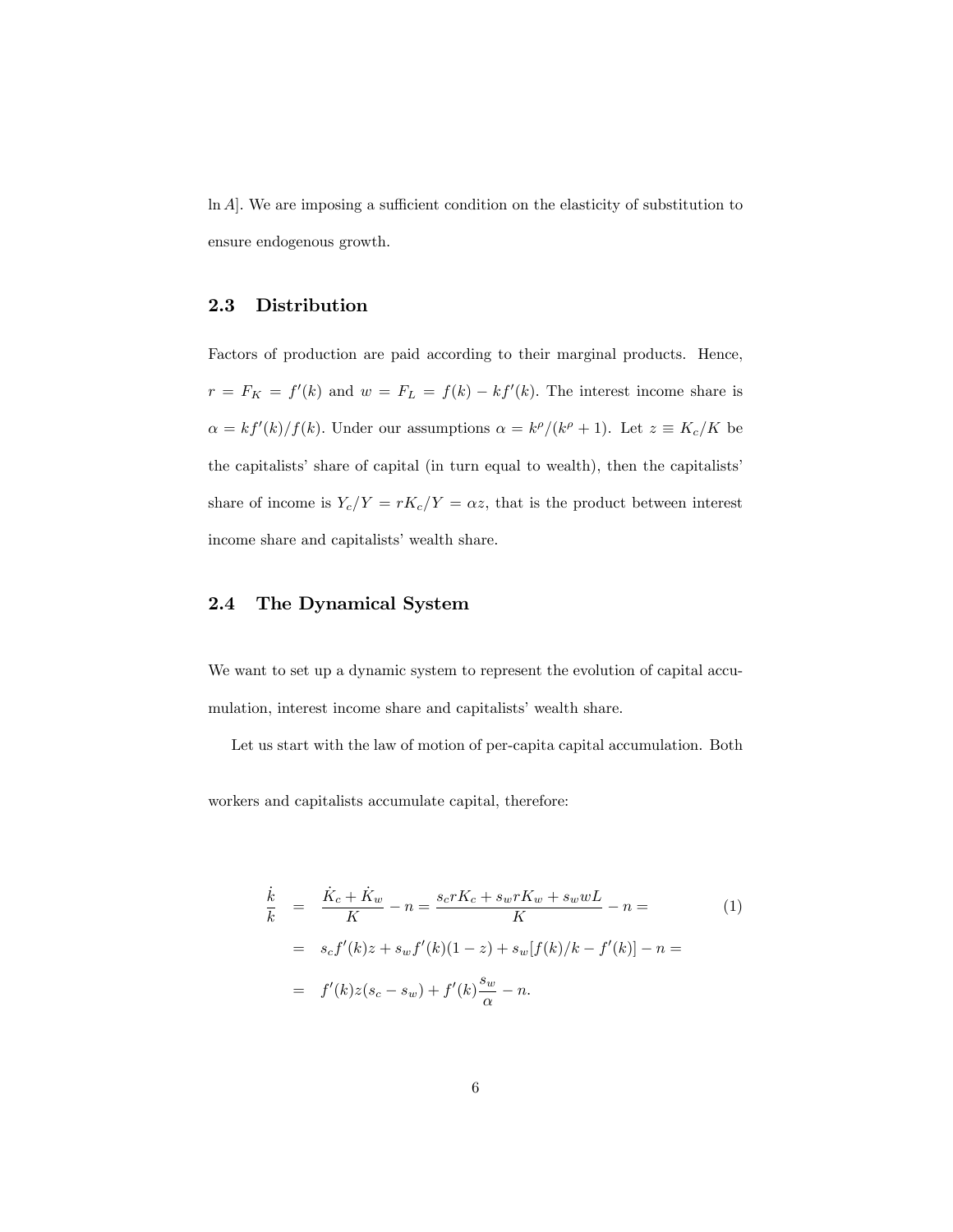We can derive a dynamic equation for  $z$  as:

$$
\frac{\dot{z}}{z} = \frac{\dot{K}_c}{K_c} - \frac{\dot{K}}{K} = s_c r - \frac{s_c r K_c + s_w r K_w + s_w w L}{K} =
$$
\n
$$
= s_c f'(k) - \frac{s_w f(k)}{k} - z(s_c - s_w) f'(k) =
$$
\n
$$
f'(k) \left[ s_c - \frac{s_w}{\alpha} - z(s_c - s_w) \right].
$$
\n(2)

Finally, from the definition of the elasticity of substitution  $\sigma=d\ln k/d\ln(F_L/F_K),$ the relation between capital accumulation and the evolution of the profit share is:

$$
\frac{\dot{\alpha}}{\alpha} = \frac{\sigma - 1}{\sigma} (1 - \alpha) \frac{\dot{k}}{k} = \frac{\sigma - 1}{\sigma} (1 - \alpha) [f'(k)z(s_c - s_w) + f'(k) \frac{s_w}{\alpha} - n].
$$
 (3)

As is well known, the profit share is a positive (constant, negative) function of capital accumulation when the factors elasticity of substitution is larger (equal, smaller) than one.

Equation (1) shows that regardless the values of  $\alpha$  and z, the condition  $f'(k) > n/s_w$  ensures that per-capita capital accumulation never comes to an end. As a consequence, from  $(3)$ , the profit share also keeps increasing over time and approaches one:  $\lim_{t \to \infty} \alpha = \lim_{t \to \infty} \frac{k^{\rho}}{k^{\rho} + 1}$  $\frac{k}{k^{\rho}+1} = \lim_{k \to \infty}$  $k \rightarrow \infty$  $k^{\rho}$  $\frac{k}{k^{\rho}+1} = 1.$  Finally, equation (2) shows that z has a stable rest point in  $z^* = \frac{\alpha s_c - s_w}{\sqrt{a^2 + s_w^2}}$  $\frac{d\cos c - c_w}{\alpha(s_c - s_w)}$ , so that  $\lim_{t \to \infty} z = 1$ . Notice that the way z approaches unity may not be monotone. If the system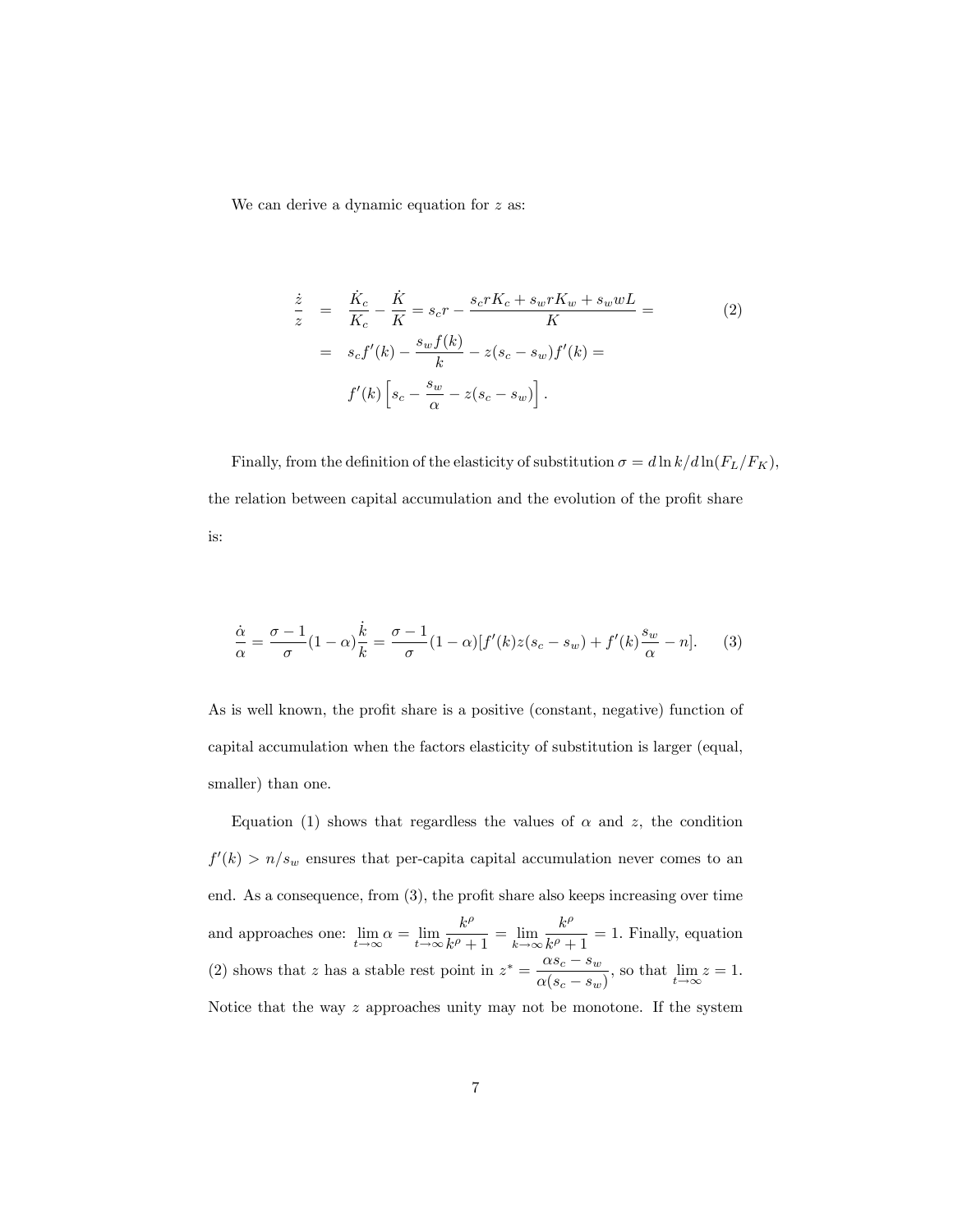starts off with a high share of capitalists' wealth and a relatively low profit share, capitalists' wealth may initially decrease relative to total wealth before picking up and absorbing it almost completely (in relative terms).

Since in the long run capitalists own almost the totality of capital, their propensity to save determines the accumulation rate regardless of how much workers save. From  $(1)$  we find the long run per capita growth rate of the economy as  $g = \dot{y}/y = \dot{k}/k \rightarrow s_c A a^{\frac{1}{\rho}} - n$ .

#### 2.5 Policy

Piketty  $(2014)$  argues that a tax on capital income can be an effective tool to halt the positive trend in wealth inequality. We verify the conjecture in our model.

Let us assume that all interest income is taxed at a proportional rate  $t$ , and that tax revenues are transferred to workers. The after tax capitalists' and workers' income, respectively, are:  $Y_c = rK_c(1-t)$  and  $Y_w = wL + rK_w + rtK_c$ .

The dynamical system becomes

$$
\frac{\dot{k}}{k} = f'(k)[(1-t)z(s_c - s_w) + \frac{s_w}{\alpha} - \frac{n}{f'(k)}]
$$
\n(1 bis)

$$
\frac{\dot{z}}{z} = f'(k) \left[ s_c(1-t) - (1-t)z(s_c - s_w) - \frac{s_w}{\alpha} \right]
$$
 (2 bis)

$$
\frac{\dot{\alpha}}{\alpha} = \frac{\sigma - 1}{\sigma} (1 - \alpha) f'(k) [(1 - t)z(s_c - s_w) + \frac{s_w}{\alpha} - \frac{n}{f'(k)}].
$$
 (3 bis)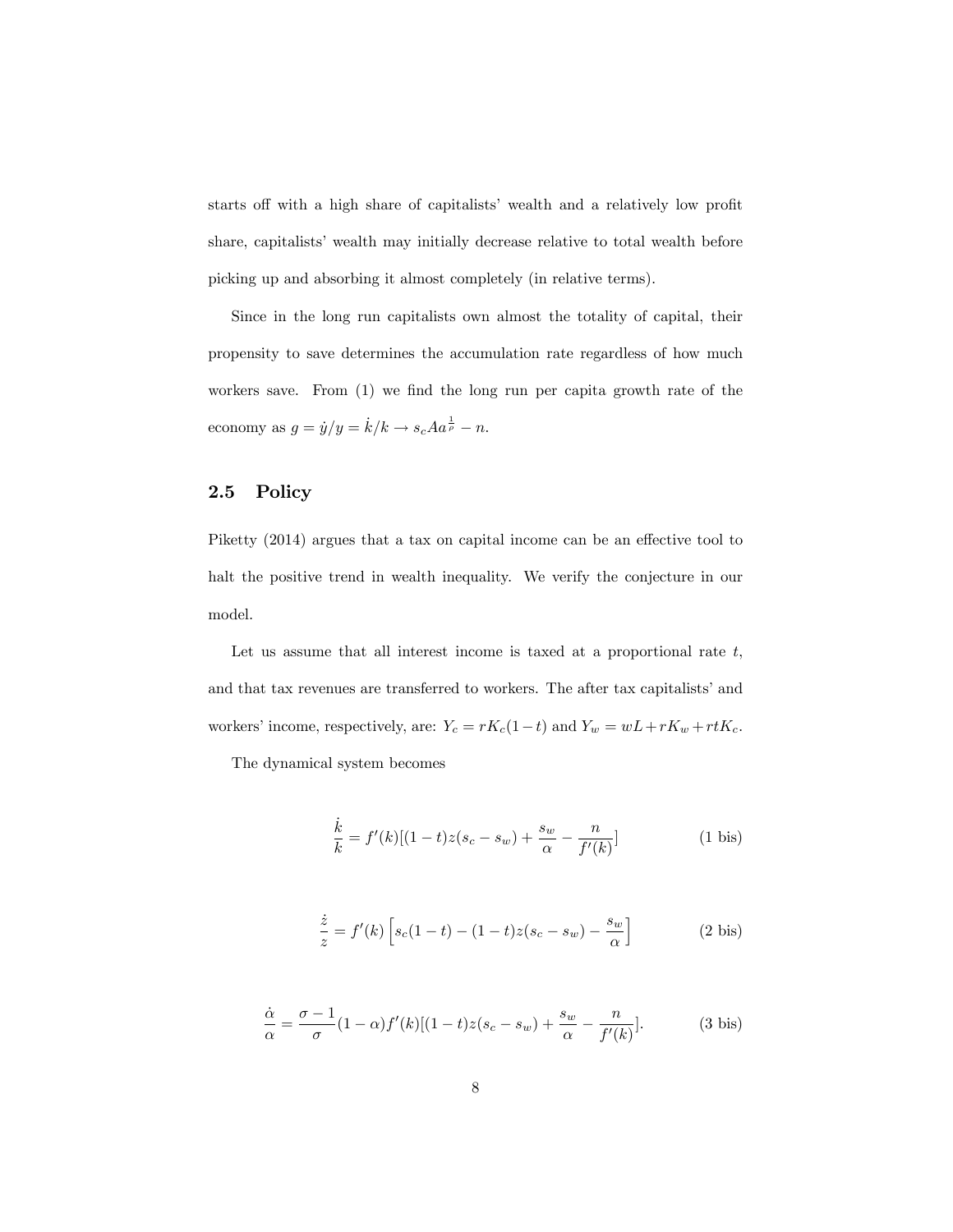Inspection of (1 bis) shows that, even when capital income is taxed, capital accumulation never stops since  $s_w/\alpha > s_w > n/f'(k)$ . This occurs because taxes are redistributed to workers, who accumulate capital with a propensity to save high enough to make net investment always positive. The interest income share dynamics is (qualitatively) unaffected by the tax, so that  $\alpha$  approaches one in the long run. The introduction of the capital income tax, however, makes a difference in the steady state distribution of wealth.  $z$  has a steady state in  $z^* = \frac{(1-t)\alpha s_c - s_w}{(1-t)(1-t)}$  $\frac{(1-t)\alpha s_c - s_w}{(1-t)\alpha (s_c - s_w)}$ ; it follows that  $\lim_{t \to \infty} z = \frac{(1-t)s_c - s_w}{(1-t)(s_c - s_w)}$  $\frac{(1-t)(s_c - s_w)}{(1-t)(s_c - s_w)} \in (0,1)$  for  $t < (s_c - s_w)/s_c$ , with  $z'(t) < 0$ . Therefore, by managing the tax rate t the policy maker can implement any wealth distribution. But there is a price to pay: a more workers friendly wealth distribution reduces per capita growth because workers save less than capitalists. Plugging  $z^*$  into (1 bis) we find that in the long run  $g = \dot{y}/y = \dot{k}/k \to (1 - t)s_c A a^{\frac{1}{\rho}} - n$ 

Notice also that the capitalists' income share is  $Y_c/Y = (1 - t)rK_c/Y$  =  $(1-t)\alpha^* z^* = \frac{(1-t)s_c - s_w}{(s_c - s_w)}$  $\frac{(s_c - s_w)}{(s_c - s_w)}$ . The tax on capital income reduces capitalists' income share both directly, through the reduction of the net interest rate, and indirectly given the effect on the long run distribution of wealth.

Our result confirms Piketty's policy prescriptions. A tax on capital can effectively achieve any configurations of wealth distribution.

### 3 On the Elasticity of Substitution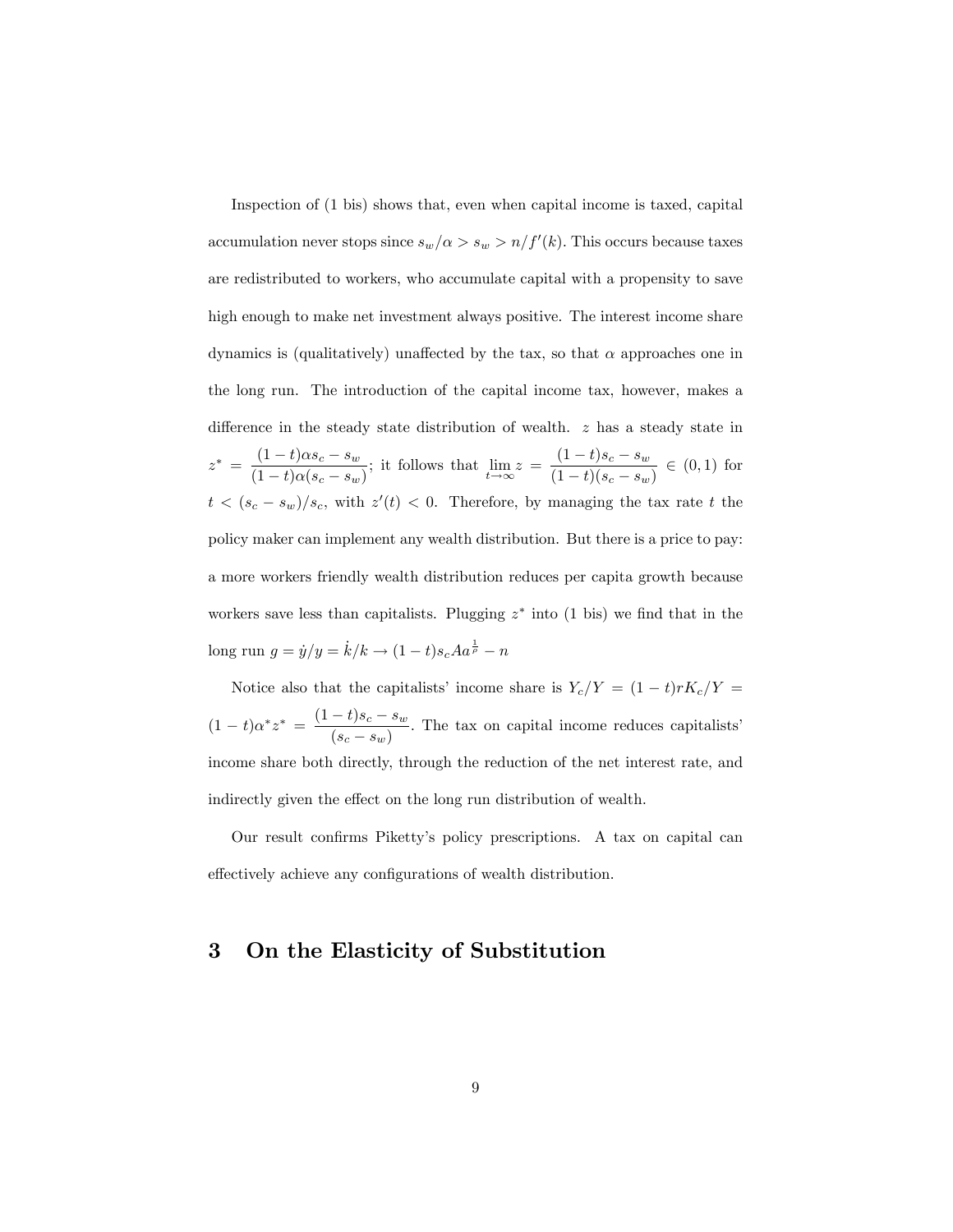The possibility that the elasticity of substitution be higher than one is at the core of Pikettyís analysis on rising wealth inequality. Within the neoclassical framework with perfect competition, two factors of production and no technological change, reconciling an increasing capital-output ratio and a rising profit share requires that capital and labor are strict substitutes. This is the reason why Piketty and Zucman (2014, p. 1304), without an explicit econometric estimation, support the thesis of substitution elasticity higher than one.

There are several reasons why this conclusion may be mistaken. A number of authors have criticized Piketty for identifying capital with wealth (inclusive of housing and land), which may lead to an over-estimation of productive capital (Galbraith 2014, Stiglitz 2014) and, in turn, of the elasticity of substitution (Rowthorn 2014, Semieniuk 2014). Piketty and Zucman (2014, p.1303) themselves suggest alternative explanations compatible with the evidence, such as: ëa model with imperfect competition and an increase in the bargaining power of capital,... [or] a production function with three factors—capital and high-skill and low-skill labor—where capital is more strongly complementary with skilled than with unskilled labor.. if there is a rise in skills or skill biased technical changeí. An elasticity of substitution smaller than one, coupled with technical change sufficiently biased towards labor-saving, is also compatible with the patterns in factors shares and capital-output ratio identified by Piketty.

Still, the thesis of capital and labor substitutability cannot be easily dismissed. The reason lies in the so-called 'impossibility theorem' devised by Diamond, McFadden and Rodriguez (1978), which states that, given the relevant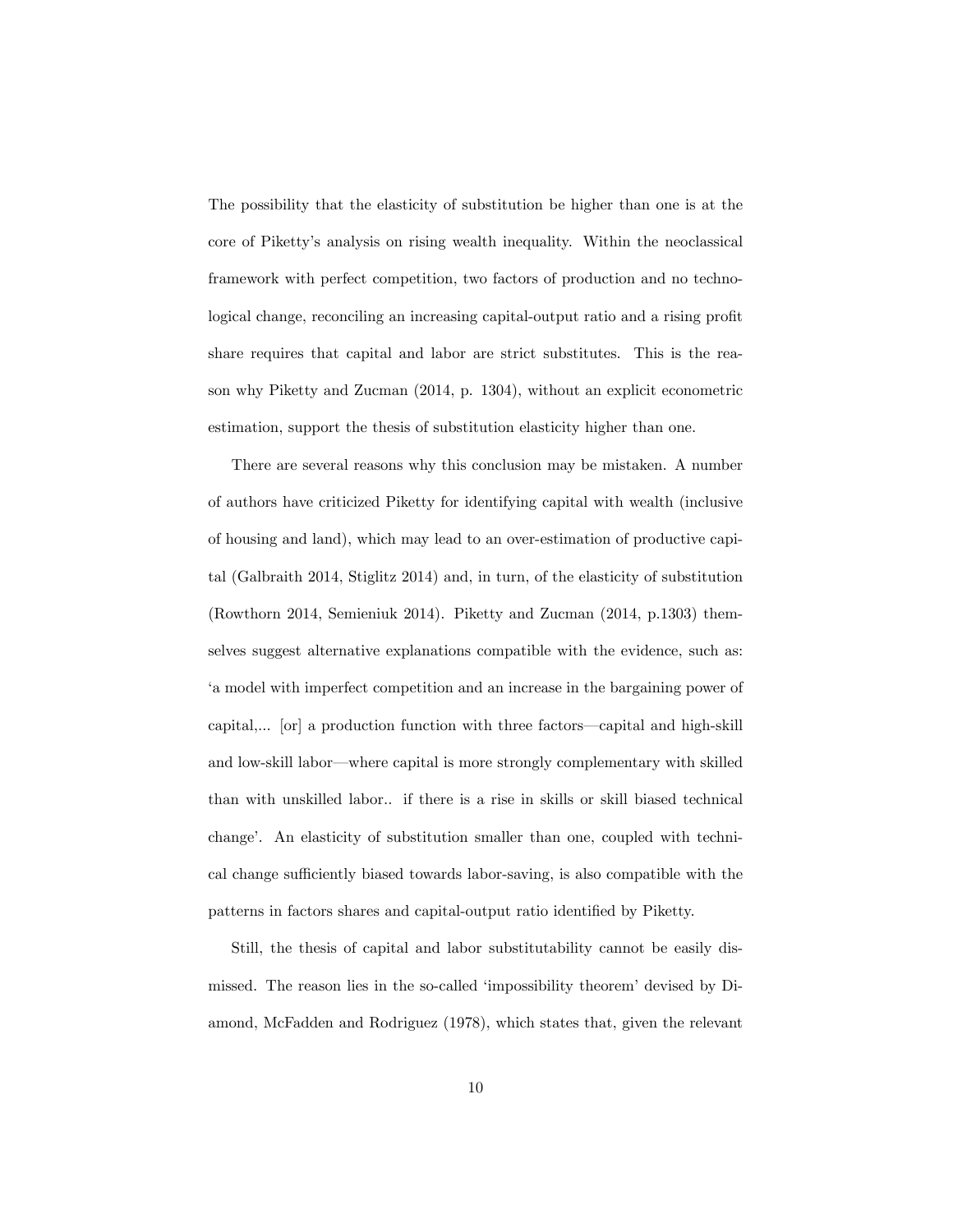empirical series, factors substitution elasticity and the bias of technical change cannot be simultaneously identified. The challenge posed by the theorem is typically overcome by imposing some specific structure on technical change; the choice of the structure, however, affects the estimation of the elasticity of substitution. It is true that most estimates for the elasticity of substitution in the U.S. appears to be smaller than, or at most equal to, one (see Leon-Ledsma et al. 2010 for an account), but recent studies making use of cross-country data suggest that  $\sigma$  may be higher than one (see Bentolila and Saint Paul, 2003; Duffy and Papageorgiou, 2000; and Masanjala and Papageorgiou, 2003).

An additional reason not to dismiss our theoretical exercise is that substitution elasticity, while smaller than one, may be increasing over time and could eventually cross the endogenous growth threshold. This hypothesis has been suggested by Sato and Hoffman (1968), who argued that as time passes and new technologies become available the opportunities for factor substitution are increased; Piketty himself appears to reason along similar lines<sup>1</sup>. A tentative theoretical formalization and an empirical confirmation of the hypothesis are given in Zamparelli (2004).

<sup>&</sup>lt;sup>1</sup>'It is natural to imagine that [the elasticity of substitution] was much less than 1 in the eighteenth and nineteenth centuries and became larger than 1 in the twentieth and twenty-first centuries. One expects a higher elasticity of substitution in high-tech economies where there are lots of alternative uses and forms for capital.' Piketty and Zucman (2014, p. 1306).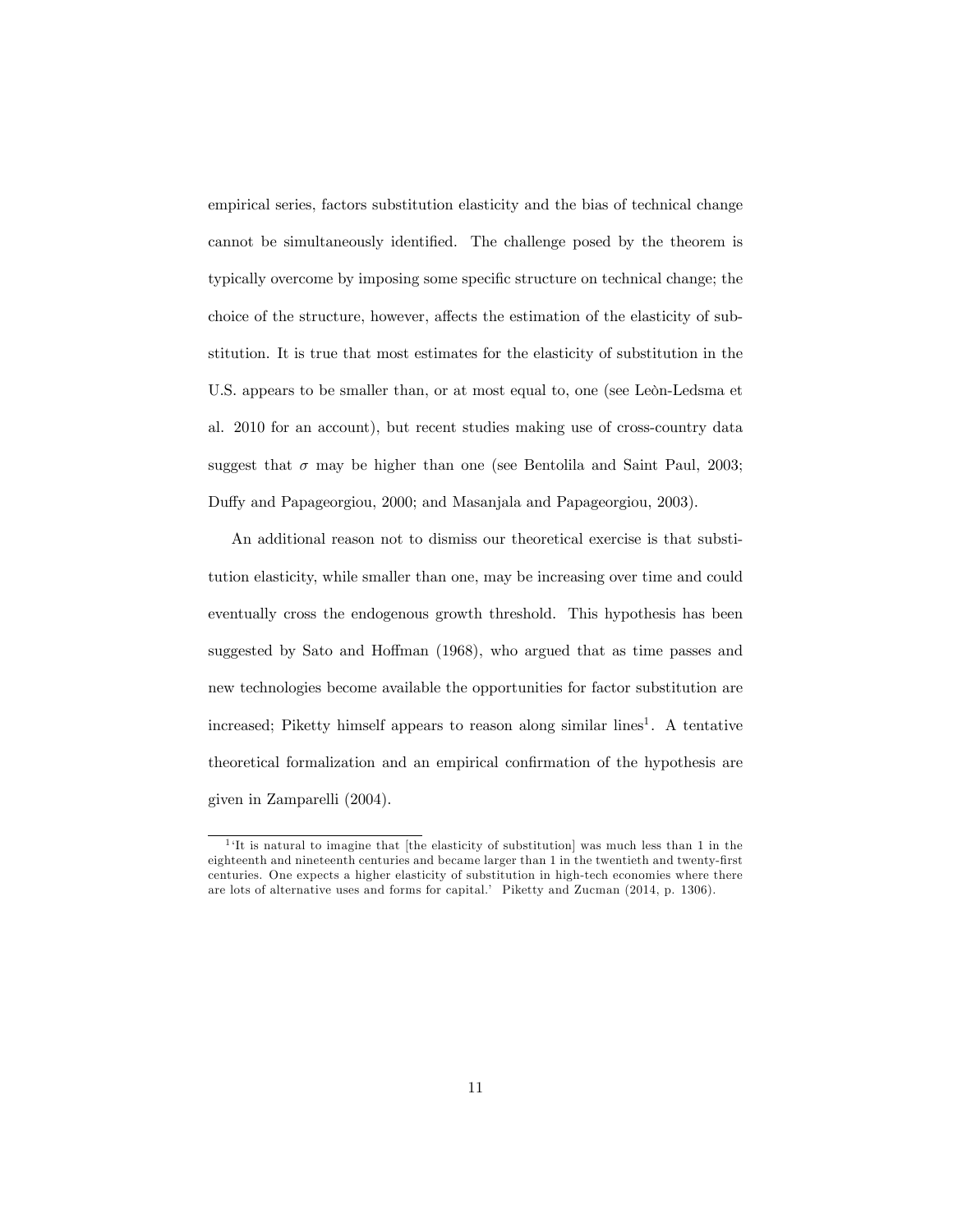## 4 Conclusions

The organization of society described by classical political economists was representative of the prevailing economic conditions in the early nineteenth century. At the time, wealth concentration in western countries was so high that a division in classes where workers own no wealth had to appear as a natural assumption. Nowadays, the structure of the economy and society in industrialized countries is obviously very different. However, as Piketty and co-authors have documented, we have been witnessing a rapid increase in wealth inequality during the latest decades. On this basis, they argue that we are facing a return of 'patrimonial capitalism', a condition where private wealth is highly concentrated and high relative to income. Current day patrimonial capitalism, however, is not a simple replica of the nineteenth century economic situation. In the first place, the emergence of extremely high labor incomes allowed some workers to enter the wealthy of the economy alongside rentiers. Second, a patrimonial 'middle class' emerged: in the early twentieth century the wealthiest 10% of wealth distribution owned almost the totality of wealth; today, the middle 40% of the wealth distribution manages to own between a third and a fourth of total wealth.

Our theoretical note shows the possibility that workers' share of wealth approaches zero in the long run. As such, it is not a faithful representation of the new, current day, patrimonial capitalism. Still, we think that it is in line with the broad tendency to rising wealth concentration and that it strengthens the case, even from an orthodox perspective, for modeling economics in terms of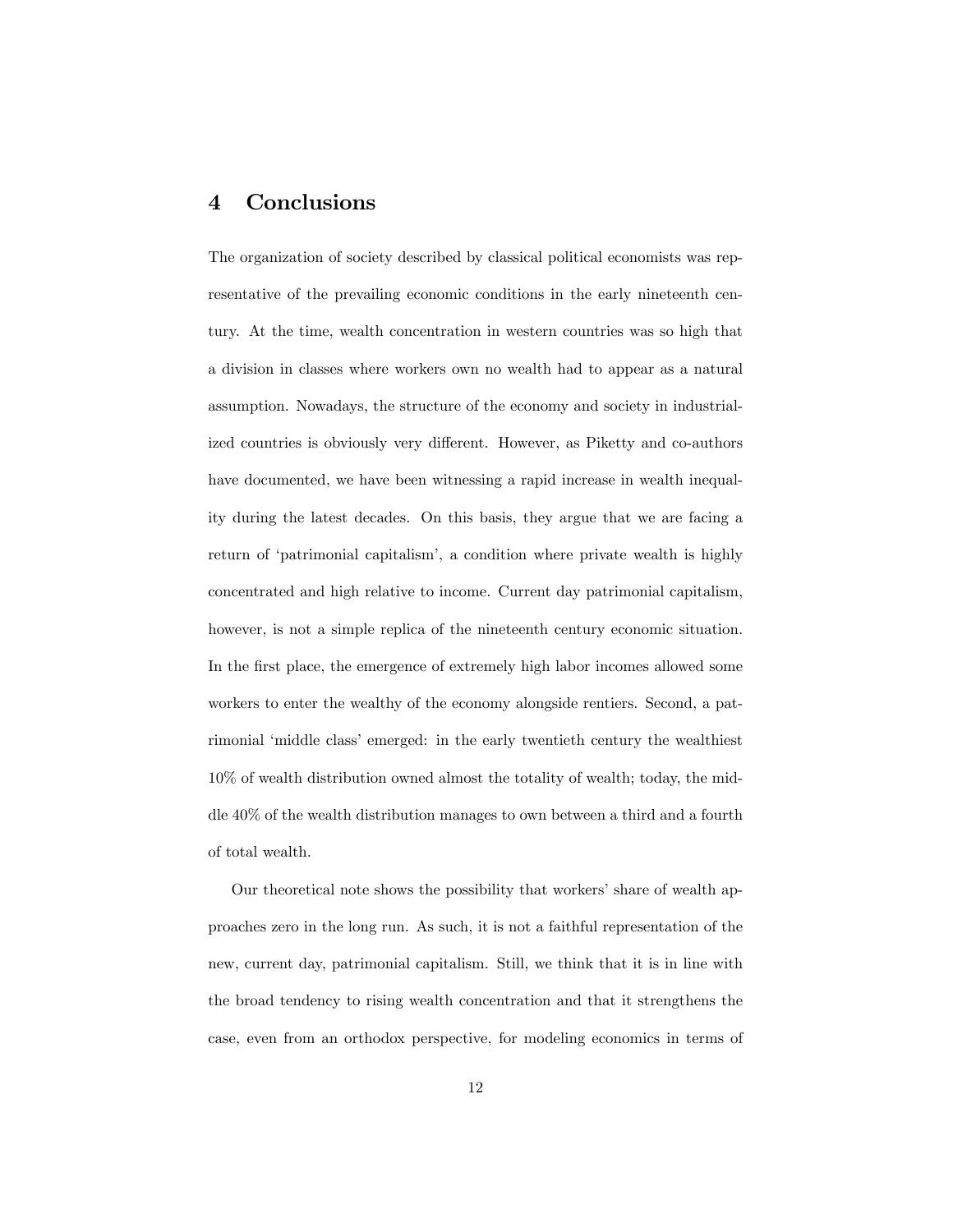social classes. Additional work to explore wealth dynamics which may account for the emergence of a 'patrimonial middle class' is left to future research.

## References

- [1] Bentolila, S. and G. Saint-Paul (2003), ëExplaining Movements in the Labor Share', Contributions to Macroeconomics, 3.
- [2] Chiang, A. C. (1973), ëA Simple Generalization of the Kaldor-Pasinetti Theory of the Profit Rate and Income Distribution', *Economica*, 40, 311-13.
- [3] Darity, W.A. (1981), 'The Simple Analytics of Neo-Ricardian Growth and Distribution', The American Economic Review, 71 (5), 978-993.
- [4] Diamond P., McFadden D. and M. Rodriguez (1978), 'Measurement of the elasticity of factor substitution and bias of technical change', in Production economics: a dual approach to the theory and application, Fuss M., MacFAdden D. eds., Amsterdam, North Holland,Elsevier.
- [5] Duffy, J. and C. Papageorgiou (2000), 'A Cross-Country Empirical Investigation of the Aggregate Production Function Specification<sup>'</sup>, *Journal of* Economic Growth, 5(1), 87-120.
- [6] Fazi, E. and Salvadori, N. (1981), ëThe Existence of a Two-Class Economy in the Kaldor Model of Growth and Distribution', Kyklos, 34, 582-92.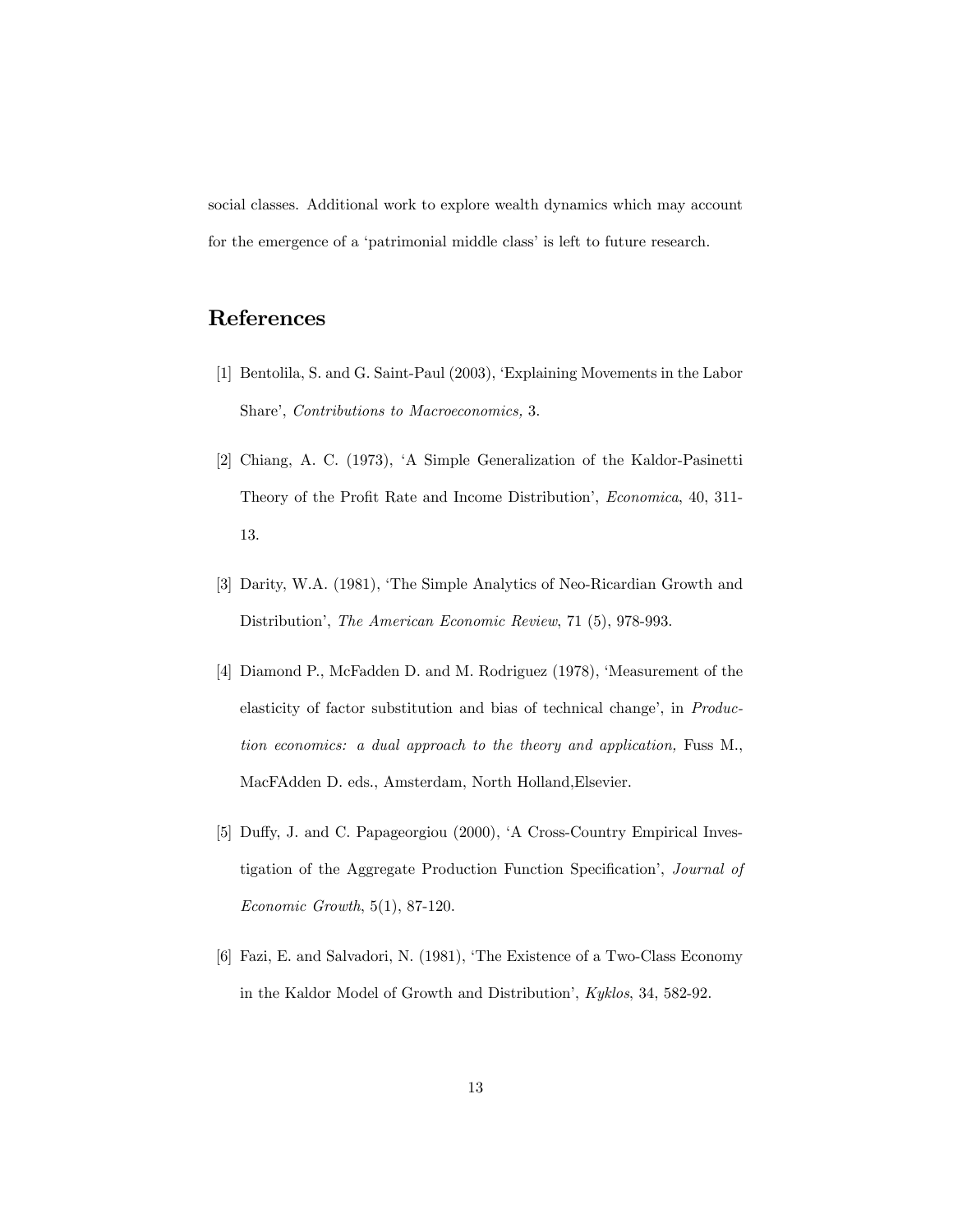- [7] Fazi, E. and Salvadori, N. (1985), ëThe Existence of a Two-Class Economy in a General Cambridge Model of Growth and Distribution<sup>'</sup>, *Cambridge* Journal of Economics, 9, 155-64.
- [8] Galbraith, J. (2014), 'Kapital for the Twenty-First Century?', Dissent Magazine, Spring 2014, http://www.dissentmagazine.org/article/kapitalfor-the-twenty-Örst-century.
- [9] Kaldor, N. (1955 1956), 'Alternative Theories of Distribution', The Review of Economic Studies, 23 (2) , 83-100.
- [10] Laing, N. F. (1969), 'Two Notes on Pasinetti's Theorem', *Economic Record*, 45, 373-85.
- [11] León-Ledesma, M., McAdam, P. and A. Willman (2010), 'Identifying the Elasticity of Substitution with Biased Technical Change', American Economic Review, 100 (4), 1330-57.
- [12] Masanjala, W. H. and C. Papageorgiou (2004), 'The Solow model with CES technology: nonlinearities and parameter heterogeneity', Journal of Applied Econometrics, 19(2), 171-201.
- [13] Meade, J. E. (1963), 'The Rate of Profit in a Growing Economy', *Economic* Journal, 73, 667-674.
- [14] Pasinetti, L. L. (1962), 'Rate of Profit and Income Distribution in Relation to the Rate of Economic Growth', The Review of Economic Studies, 29 (4), 267-279.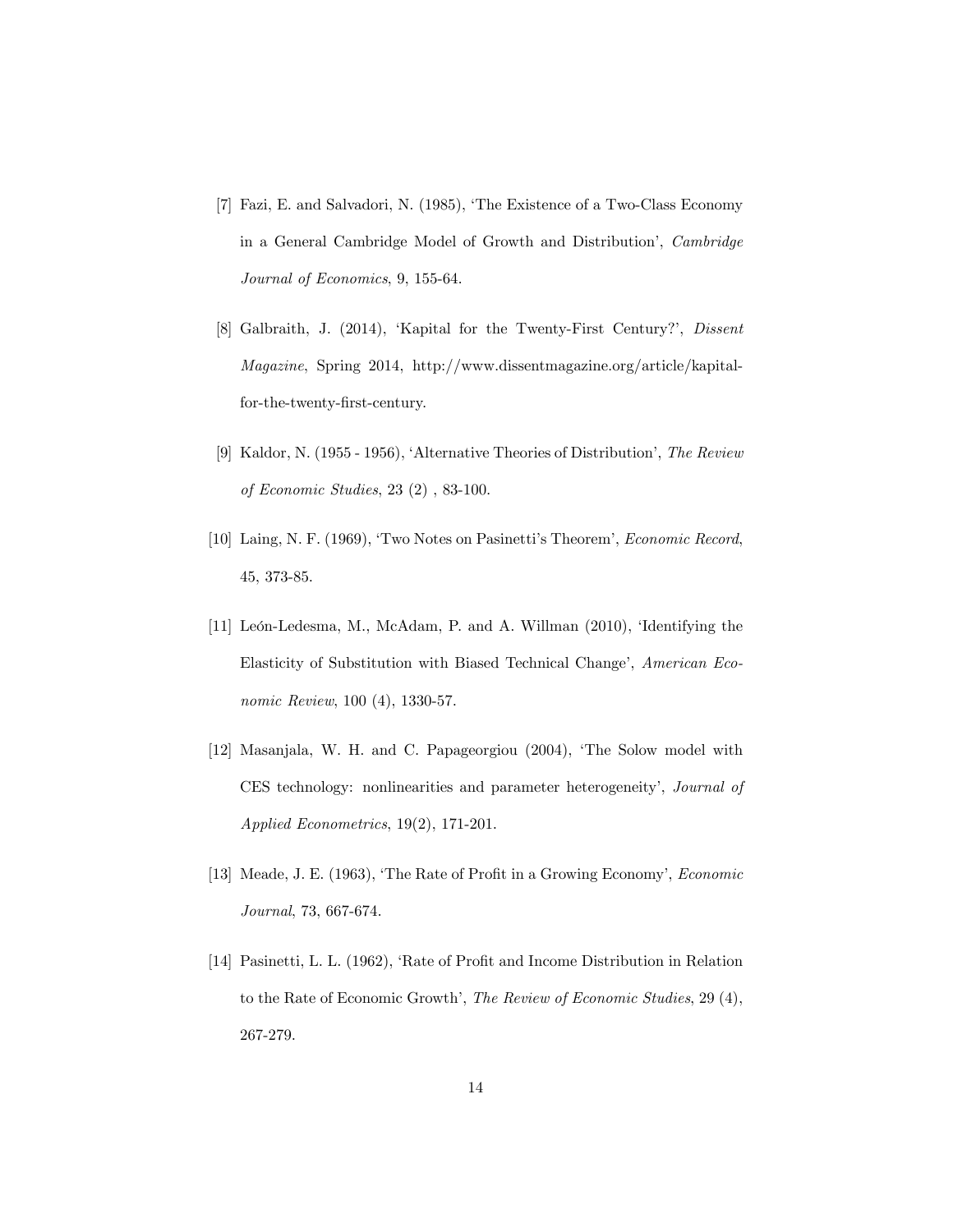- [15] Pasinetti, L. L. (1974), Growth and Income Distribution, Cambridge: Cambridge University Press.
- [16] Piketty, T. (2014) Capital in the Twenty-First Century, Harvard: Harvard University Press.
- [17] Piketty, T. and G. Zucman (2014) 'Capital is back: wealth-income ratios in rich countries  $1700-2010$ , Quarterly journal of economics, 129 (3), 1255-1310.
- [18] Rowthorn, R. (2014), ëA note on Pikettyís Capital in the Twenty-First Century', Cambridge Journal of Economics, 38, 1275-1284.
- [19] Samuelson, P. and F. Modigliani (1966) 'The Pasinetti Paradox in Neoclassical and More General Models', The Review of Economic Studies, 33 (4), 269-301.
- [20] Sato, R. and R. F. Hoffman (1968), 'Production Functions with Variable Elasticity of Factor Substitution: Some Analysis and Testing', The Review of Economics and Statistics, 50 (4), 453-460.
- [21] Semieniuk, G. (2014) ëPikettyís Elasticity of Substitution: A Critiqueí, New York, SCEPA WP.
- [22] Taylor, L. (2014), 'The Triumph of the Rentier? Thomas Piketty vs. Luigi Pasinetti and John Maynard Keynes', New York, SCEPA WP.
- [23] Stiglitz, J. (2014), ëNew Theoretical Perspectives on the Distribution of Income and Wealth Among Individuals', unpublished.